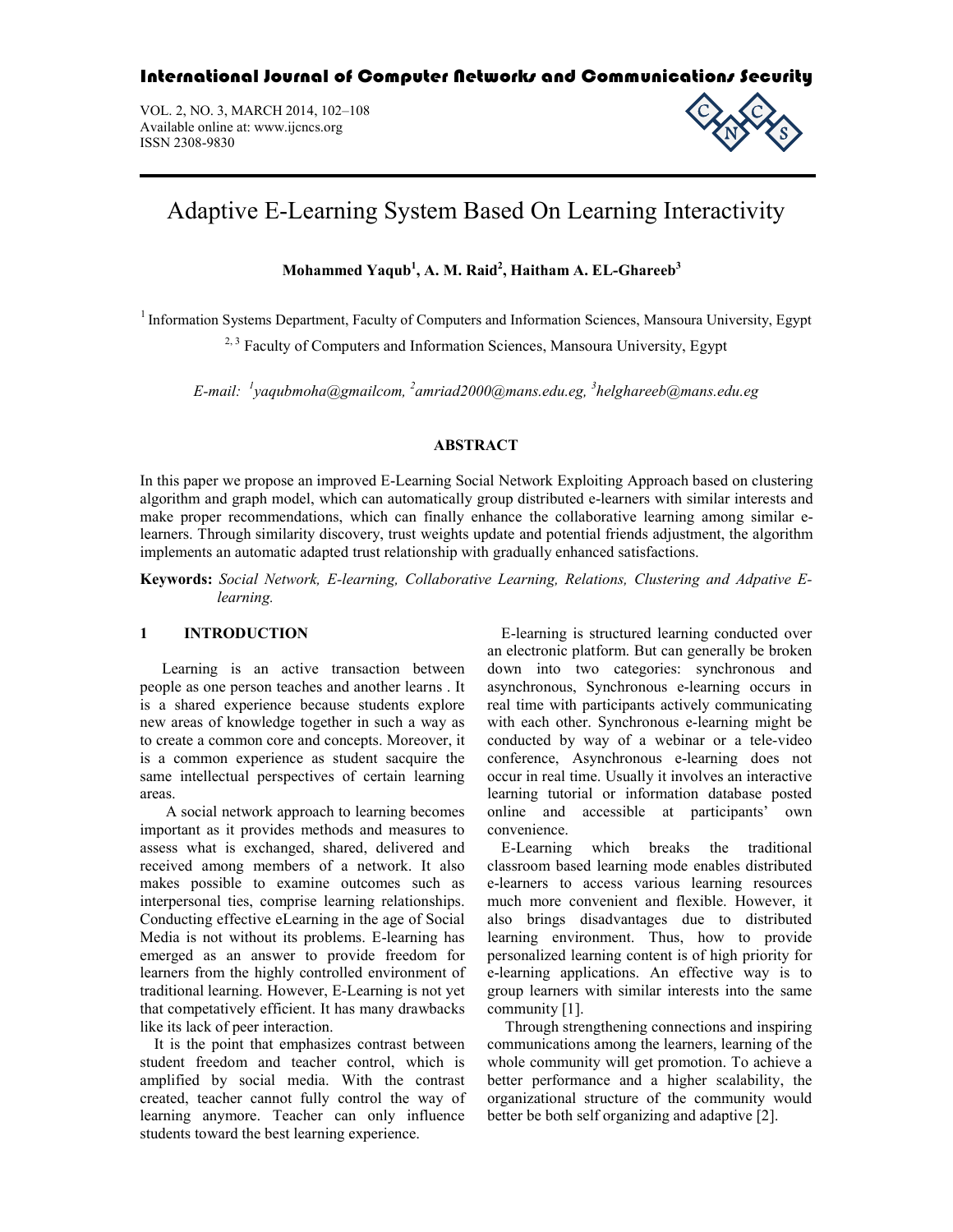Based on the investigation on the behavior of real students, we found out that learners have strengthened trusts if they always share common evaluations or needs of learning re- sources [3].

In this paper, we present an improved E-Learner communities self-organizing algorithm relying on the earlier work by F. Yang [4]. The algorithm uses corresponding feedback to adjust relationships between learners, aiming to find similar learners and provide facilities in their collaboration.

### **2 RELATED WORK**

Many sophisticated algorithms and frameworks were designed to describe e-learning such as:

- Web-CT
- Blackboard
- Top-Class

Software from Blackboard is used to create virtual learning environment (e-learning) which provides the foundation for designing a complex and dynamic learning community. The new theoretical perspectives for Internet-based learning are quickly expanding the boundaries and structures for the on/off campus learning process [5].

For instance, the design and implementation of an Internet supported collaborative learning environment at Huddersfield University Business School needs Web based applications software to achieve an open and flexible approach which allows the transferability and integration of diverse software products. The software product Course Info, from Blackboard Inc, is used to achieve this end. Scalability and ease of integration into a campus-wide environment are the primary differentiating features of implementing a Blackboard solution, for Huddersfield University Business School are [6].

But many other systems, such Moodle, create adaptive e-learning to create the best possible learning experience for students. Technologies that adapt and shape teaching to the needs of the individual students are used to achieve this goal.

The four steps as the general data mining process are similarly applied in the process of applying rule mining over the Moodle data see ( Figure 1). These steps are outlined below:

- Collect data. The LMS system is used by students and the usage and interaction information is stored in the database. We are going to use the students' usage data of the Moodle system.
- Preprocess the data. The data are cleaned and transformed into a mineable format. In order to preprocess the Moodle data we used the MySQL System Tray Monitor and Administrator tools [7] and the Open DB Preprocess task in the Weka Explorer.
- Apply association rule mining. The data mining algorithms are applied to discover and summarize knowledge of interest to the teacher.
- Interpret, evaluate and deploy the results. The obtained results or model are interpreted and used by the teacher for further actions. The teacher can use the discovered information for making decision about the students and the Moodle activities of thecourse in order to improve the students' learning [8].



*Fig. 1. Mining Moodle data*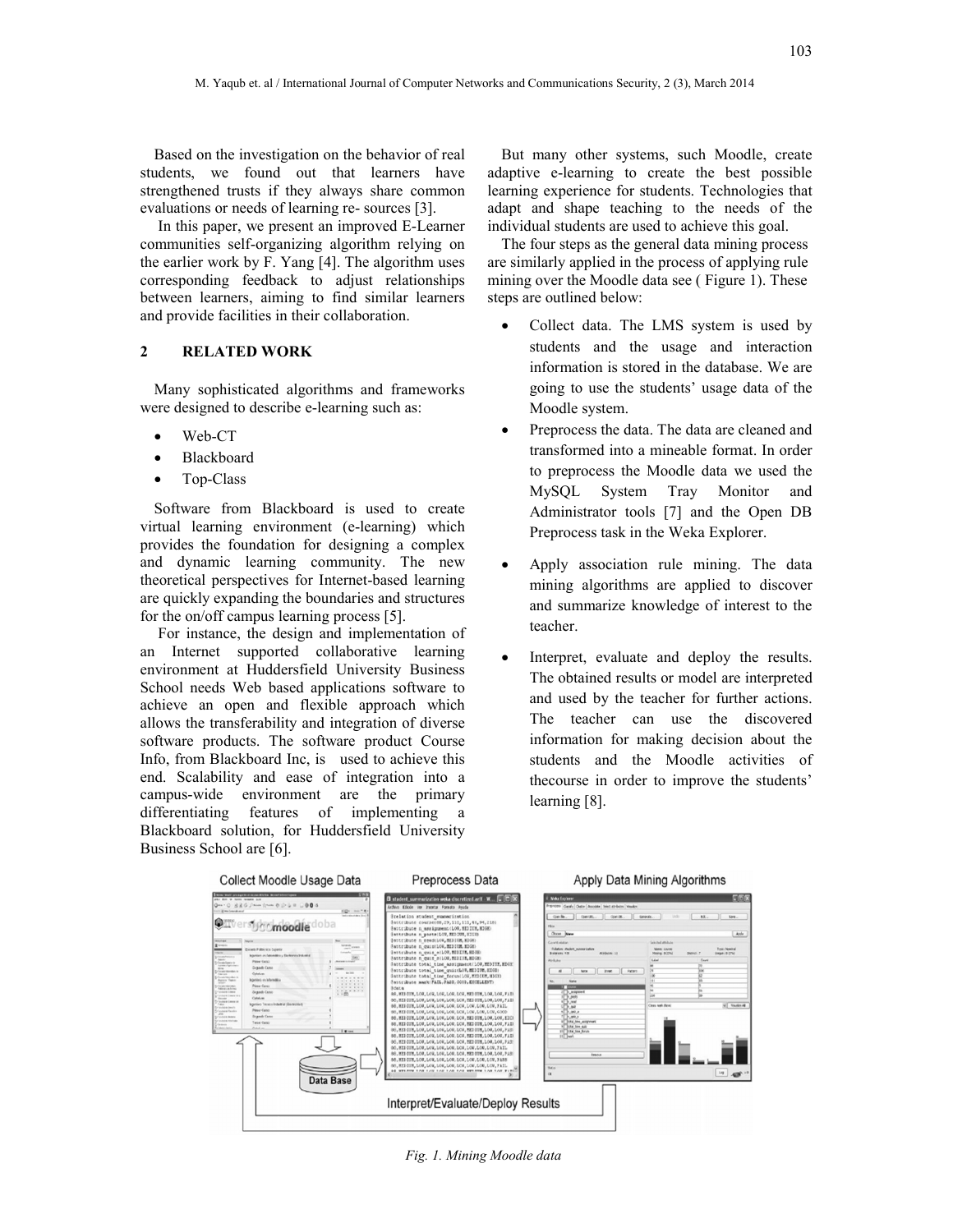The Original data cannot be used by a particular data mining algorithm or framework unless be transformed into suitable shapes by Data preprocessing. But before applying a data mining algorithm, a number of general data preprocessing tasks has to be solved such as data cleaning, user identification, session identification, path completion, transaction identification, data transfor-mation and enrichment, data integration, data reduction, Data preprocessing of LMS generated data has the following issues [9]:

- Moodle and most of the LMS use user authentication (password protection) in which logs have entries identified by users since the users have to log-in, and sessions are already identified since users may also have to log-out. So, we can remove the typical user and session identification tasks of preprocessing data of web-based systems.
- Moodle and most of the LMSs record the students' usage information not only in log files but also directly in relational databases.

Moreover, an Adaptive E-Learning Platform allows teachers to monitor their students' learning for the lessons they've created. Online analytics proves to be highly practical when dealing with what students know, what misconceptions they may have, and how they are interacting with content. Teachers, as such, can continuously adapt and improve their lessons. Moodle framework is highly reliable and encourages students with semantic and other motivated courses by using adaptive elearning. But it lacks the feature of social interaction especially when it comes to interact with teachers and the meaning of sharing experience [10].

General Architecture of adaptive e-learning, in this part, we present various diagrams of application design for an adaptive e-learning shown in (Figure 2). The objective is to conceive a system which can model the description of pedagogic resources and guide the learner in his formation according to his assets and to the pedagogic objective that is defined by the trainer. This pedagogic objective presents the capacities that the learner must have acquired at the end of the formation activity.

Part (1) is the Learner Space (fig.2) performs the following jobs: it accommodates the identifiers of a learner, selects his profile from the Learners database and returns it to the adapter as well as the goal of this formation. The adapter (adaptation process) uses optimization algorithms to seek the

optimal strategy while selecting the courses in the resources base and provides them to the user interface. The Learner database contains the identifiers of the learner and his knowledge or asset. As a result, the system provides an optimal courses list to achieve the current goal by applying the genetic algorithms to seek the intermediate states [11].

Part (2) is the Expert Space which relates to the modelization of pedagogic resources to prepare them to be used by the adapter. In Expert Space, nominally the teacher or the expert, who seeks to integrate new resources in the base, describes them by filling a form [11].



*Fig. 2. Structure of the adaptive e-learning system*

Such systems normally employ a relational database in order to store the large data log of the students' activities and usage information. But these systems, sometimes, make it difficult for the teacher to extract useful information due to the huge increase in the number of students and amount of information reported in spite of the fact that some platforms offer reporting tools. Recently, some researchers propose using data mining techniques in order to help the tutor in this task . Data mining techniques can be applied to analyzing student's usage data in order to identify useful patterns and to evaluate web activity to get more objective feedback for instruction and more knowledge about how the students learn on the LMS [12].

A data mining algorithm identifies knowledge via different representation models and techniques from two different inductive perspectives.

 Predictive induction, which aims at discovering knowledge for classification or prediction (Michie, Spiegelhalter & Taylor) and clustering (Han, Kamber & Tung) are data mining tasks under the predictive induction approach.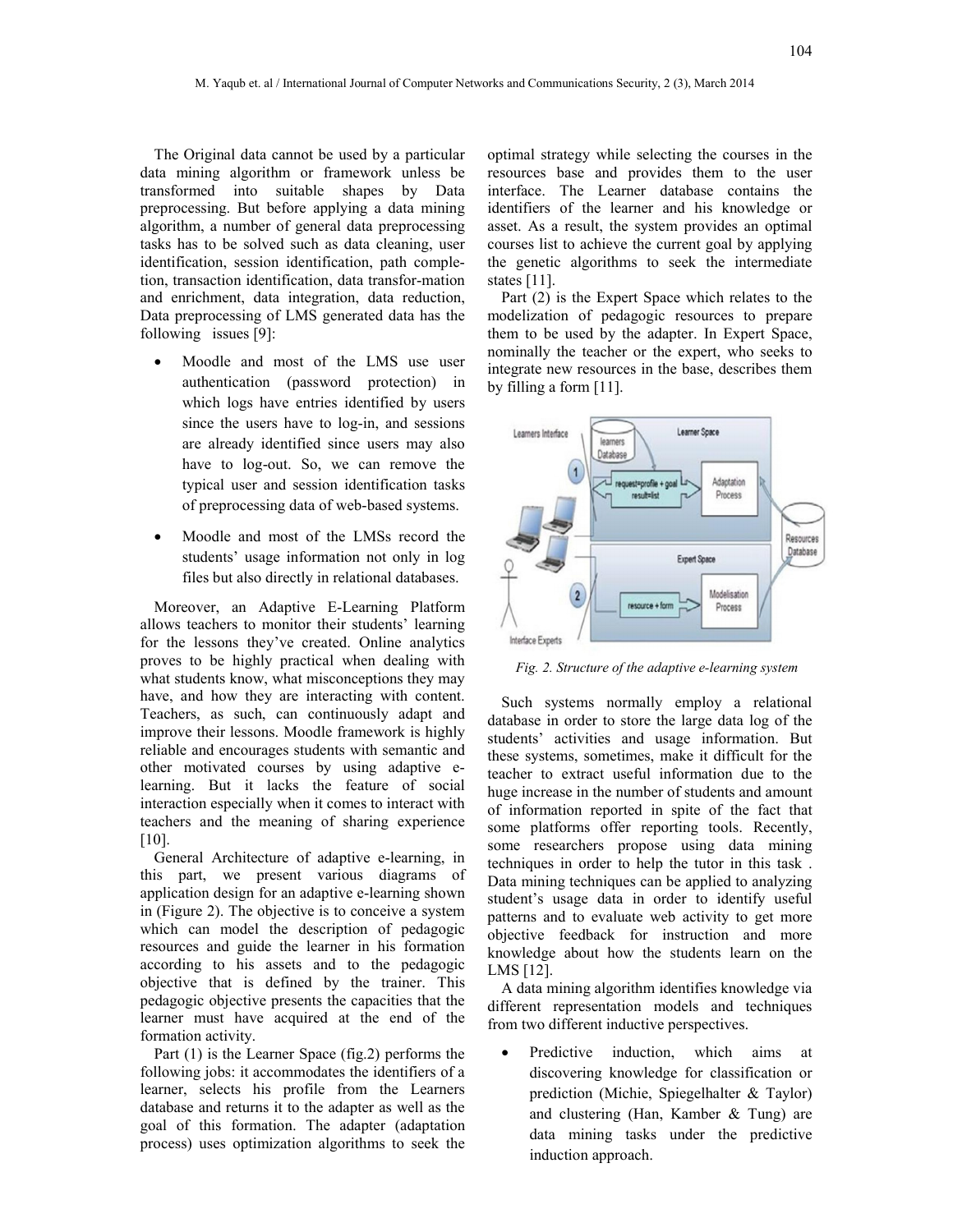Descriptive induction, which extracts interesting knowledge from data, notably, the discovery of association rules following an unsupervised learning model (Agrawal, Imielinski, & Swami).

One of the best studied descriptive data mining methods is the association rule mining. It seeks to discover descriptive rules about relations between attributes of a set of data which exceeds a userspecified confidence threshold, i.e., each rule must cover a minimum percentage of the data. Such rules relate one or more attributes of a dataset with another attribute, producing a hypothetical if–then statement on attribute values. Mining association rules between sets of items in large databases was first proposed by Agrawal, Imielinski, and Swami (1993) and it opened up a brand new family of algorithms. The original problem came from the failure to perform the market basket analysis which attempted to find all the interesting relationships between products bought in a given context. Association rule mining was proposed for LMS in order to identify which contents students tend to access together, or which combination of tools they use [13].

Most frameworks tend to use general e-learning categories: LMS (learning management systems) UMIS (university management information systems). These frameworks are not efficient in adequately modelling sociality and personalization between distributed learners. They also suffer many limitations with broad standard e-learning such as [14]:

- Unmotivated learners or those with poor study habits may fall behind
- Standard learning without motivation or semantic learning
- Managing learning software can involve a learning curve
- Lack of familiar structure and routine may take getting used to
- Students may feel isolated or miss social interaction
- Instructor may not always be available on demand

 Slow or unreliable Internet connections can be frustrating

Adaptive Web-based Educational systems (AWBES), a recognized class of adaptive Web systems [15] work against the "one size fits all" approach to E-Learning. After almost 8 years of research on adaptive E-Learning, encouraging results appeared [16]. Adaptive textbooks designed with InterBook [17], NetCoach [18] or ActiveMath [19] can give better and faster learning resukts. Adaptive quizzes developed with SIETTE can assess students' knowledge more precisely with fewer questions. Intelligent solution analyzers are more efficient when it comes to diagnose solutions of educational exercises and help the student to resolve problems. Adaptive class monitoring systems are more efficient in the field of monitoring students who are lagging behind. Adaptive collaboration support systems [20] highly improves the quality of collaborative learning.

The new generation of tools almost solved the traditional problems involved in adaptive learning content. However, the problem of the current generation of AWBES lies in their architecture, not performance. Structurally, modern AWBES are not that efficient in meeting the needs of learning process, especially those of the teacher and the student. Major among the drawbacks of this system are the lack of integration and availability and the lack of re-use and re-shares support [21].

### **3 PROPOSED FRAMEWORK AND ALGORITHMS**

#### *3.1 Proposed Framework*

In order to overcome the problem of traditional elearning or adaptive e-learning, we proposed the social e-learning framework with some new features. These new features are the agent feature, the collaborative feature and semantic support feature. Agent feature, where each agent in the community holds a set of resources such (Profiles, Friendship, Courses and Exams) which are rated by proposed algorithm. Collaborative feature, each user (student and teacher) has own sharing and chatting tool which introduce availability. Semantic Support feature, each student or teacher has supported with intelligent process which suggest the closest courses and friends. (Figure 3) shows proposed social e-learning framework.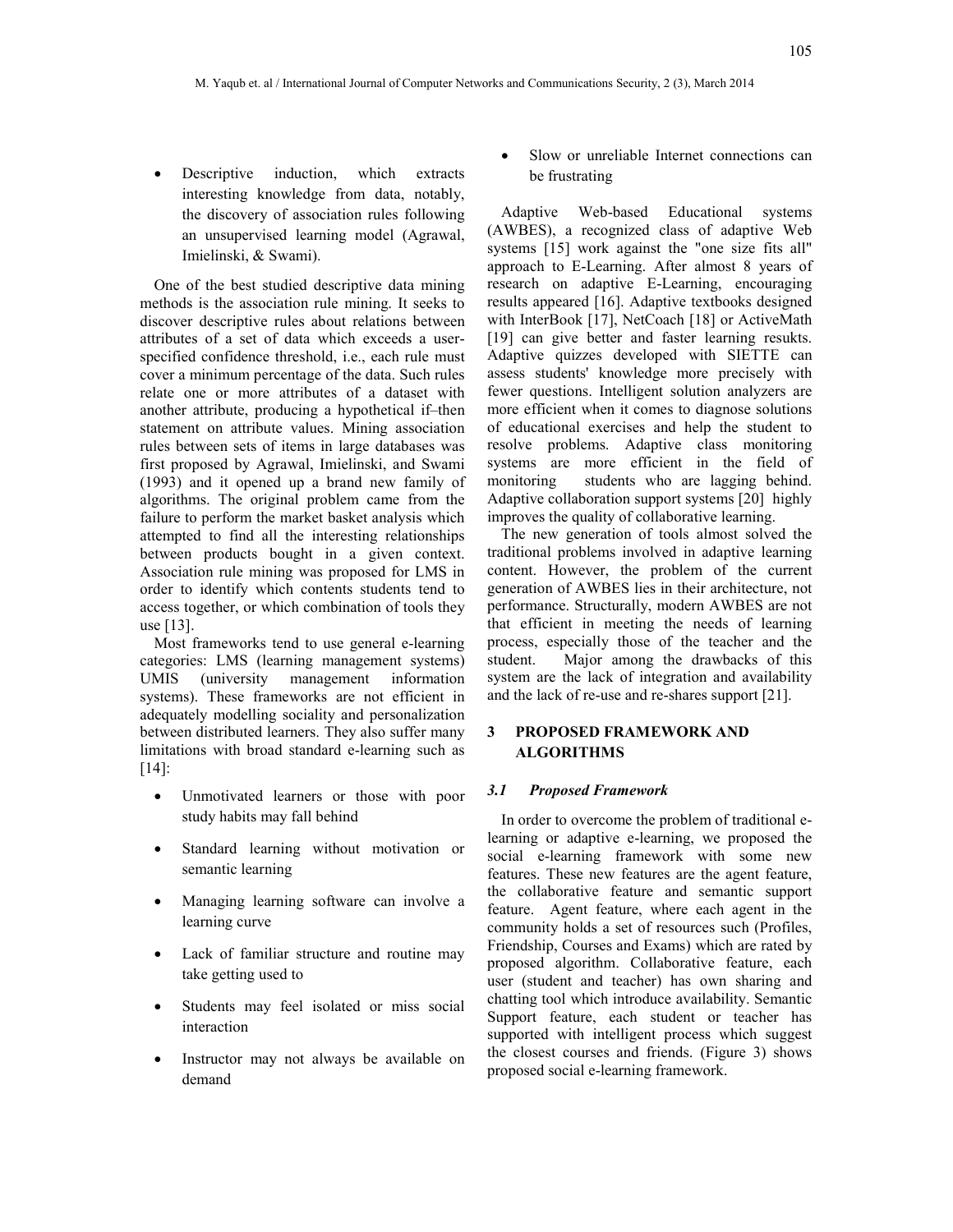

*Fig. 3. Proposed Social E-learning Framework*

#### *3.2 Proposed Algorithms*

#### *3.2.1 Classification Graph*

Nodes which control our framework are actors such (student, teacher, courses). Every node has one or more relations with other node. The strength of relation is calculated by graph classification techniques. (Figure 4) shows social e-learning concept graph. We suppose case study of 3 students, 3 courses and 3 teachers which I means number as (1,2,..n) and cursors means relations and nodes S means Student, C means Courses and T means Teachers.



*Fig. 4. The Graph of Social E-learning Concept*

Every Relationship between different nodes has strength number come from matrix of this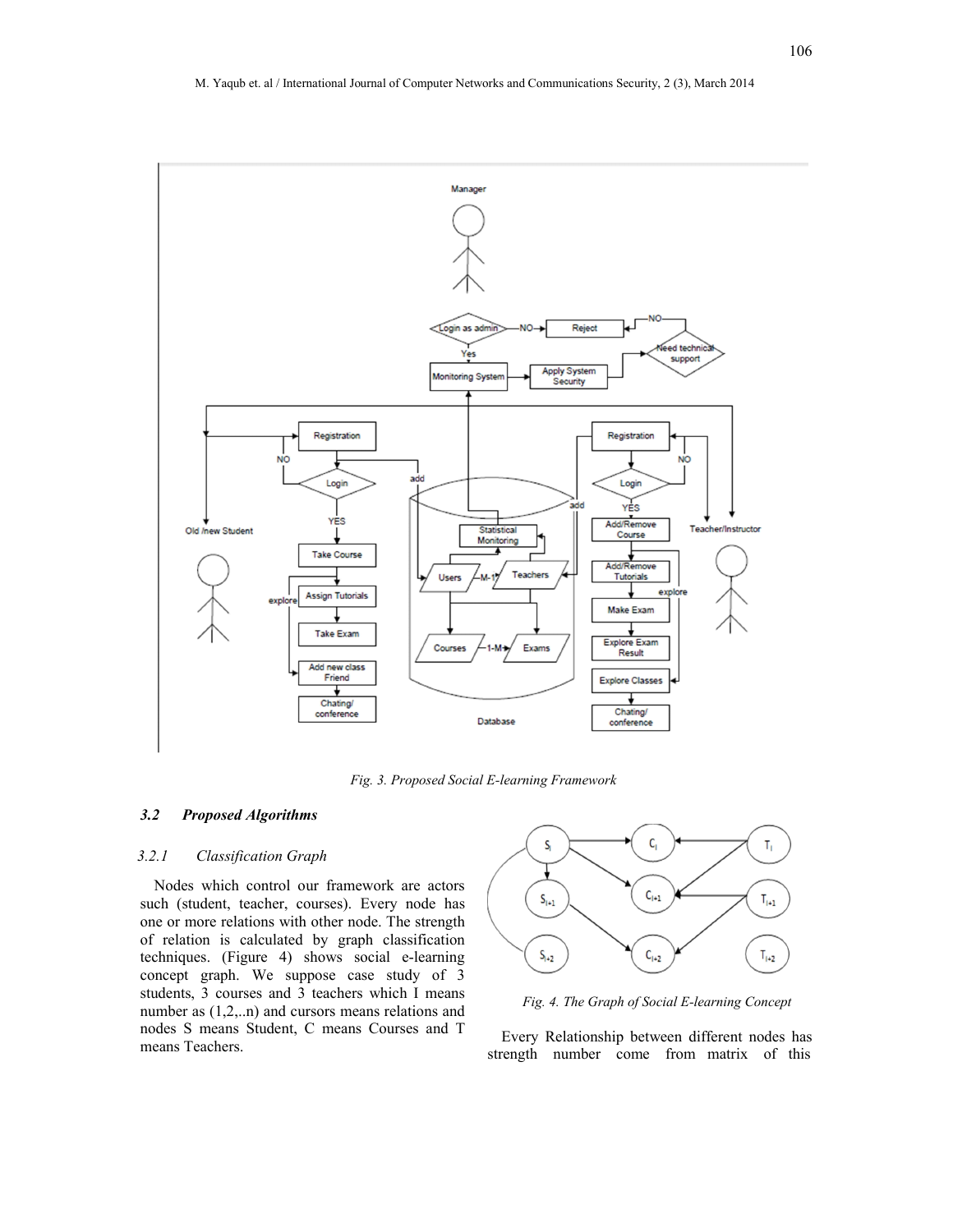relationship. Relations are student's friends and favorite courses. With these relations, system can be determined which friend or course must be suggested first. From (Figure 5), we can demonstrate the following matrices of relationships in order to classified friends or courses and therefore enhance e-learning.

|                                           |                                                                              | $Si$ $Si+1$ $Si+2$ |  |
|-------------------------------------------|------------------------------------------------------------------------------|--------------------|--|
| First, the friend relationship matrix $=$ | $\begin{bmatrix} 1 & 1 \\ 1 & 0 & 0 \\ 1 & 0 & 0 \\ 1 & 0 & 0 \end{bmatrix}$ |                    |  |

Then from this matrix, we can conclude that Si is friend of all students in our case study and Si+1 will be the first suggested friend to Si+2 because they subscribers in friendship of Si.

|                                                                                                                       |  | $Si$ $Si+1$ $Si+2$ |
|-----------------------------------------------------------------------------------------------------------------------|--|--------------------|
| First, the favorite courses relationship matrix = $\begin{bmatrix} 1 & 0 & 0 \\ 1 & 1 & 0 \\ 0 & 1 & 0 \end{bmatrix}$ |  |                    |

Then from this matrix, we can conclude that  $Si+2$ has not any courses in our case study and will be the first suggested courses is Ci+1 because Ci+1 subscribers in friendship of Si and Si+1.

#### **4 REFERENCES**

- [1] R. Shen, F. Yang, and P. Han, A dynamic selforganizing e-learner communities with improved multi-agent matchmaking algorithm. The 16th Australian Joint Conference on Artificial Intelligence 2003, pp. 590–600.
- [2] P. Turner and N. Jennings, Improving the scalability of multi-agent systems. the First International Workshop on Infrastructure for Scalable Multi-Agent Systems 2006, pp. 246– 262.
- [3] D. O. Hebb, The Organization of Behaviour 1999.
- [4] F. Yang, Analysis, Design and Implementation of Personalized Recommendation Algorithms Supporting Self-organized Communities. PhD thesis 2005.
- [5] Bascsich (1997). Re-engineering the Campus with Web and related technology for the Virtual University. Paper presented at the Annual Conference on Flexible Learning on the Information SuperHighway, May 19-21, Sheffield Hallam University.
- [6] Firdyiwek, Y. (2008). Web-Based Courseware Tools:Educational Technology, Jan-Feb, 29- 34.
- [7] Weka, available at http://www.cs.waikato.ac.nz /ml/weka/ (accessed March 16), 2009.
- [8] Moodle, available at http://moodle.org/, (accessed March 16), 2009.
- [9] Ullman, L., Guía de aprendizaje MySQL. Pearson Prentice Hall.2003.
- [10]Marcus, N., Ben-Naim, D., Bain, M.Instructional Support For Teachers and Guided Feedback For Students In An Adaptive eLearning Environment In: Eighth International Conference on Information Technology: New Generations (ITNG), 2011 Institute of Electrical and Electronics Engineers (IEEE), 2011.
- [11]Azough S., Bellafkih M., Bouyakhf El H. (2010) Adaptive E-learning using Genetic Algorithms: IJCSNS International Journal of Computer Science and Network Security, VOL.10 No.7, July 2010.
- [12]Romero, C. & Ventura, S. (2007) Educational data mining: a survey from 1995 to 2005. Expert Systems with Applications. 33(1), 135- 146.
- [13]Agrawal, R., Imielinski, T., & Swami, A. (1993). Mining association rules between sets of items in large databases. In Proceedings of the 1993 ACM SIGMOD international conference on management of data,Washington, DC (pp. 207–216).
- [14] Brusilovsky, P. and Maybury, M.T. From adaptive hypermedia to adaptive Web. Communications of the ACM, 45, 5 (2005), 31-33.
- [15]Brusilovsky, P. Adaptive and Intelligent Technologies for Web-based Education. Künstliche Intelligenz, , 4 (1999), 19-25, available online at http://www2.sis.pitt.edu/~peterb/papers/KIreview.html.
- [16]Brusilovsky, P., Eklund, J., and Schwarz, E. Web-based education for all: A tool for developing adaptive courseware. Computer Networks and ISDN Systems. 30, 1-7 (1998), 291-300.
- [17]WebCT WebCT Course Management System, Lynnfield, MA, WebCT, Inc., 2008, available online at http://www.webct.com
- [18]Melis, E., Andrès, E., Büdenbender, J., Frishauf, A., Goguadse, G., Libbrecht, P., Pollet, M., and Ullrich, C. ActiveMath: A webbased learning environment. International Journal of Artificial Intelligence in Education, 12, 4 (2004), 385-407.
- [19]Soller, A. and Lesgold, A. A computational approach to analysing online knowledge sharing interaction. In: Hoppe, U., Verdejo, F.